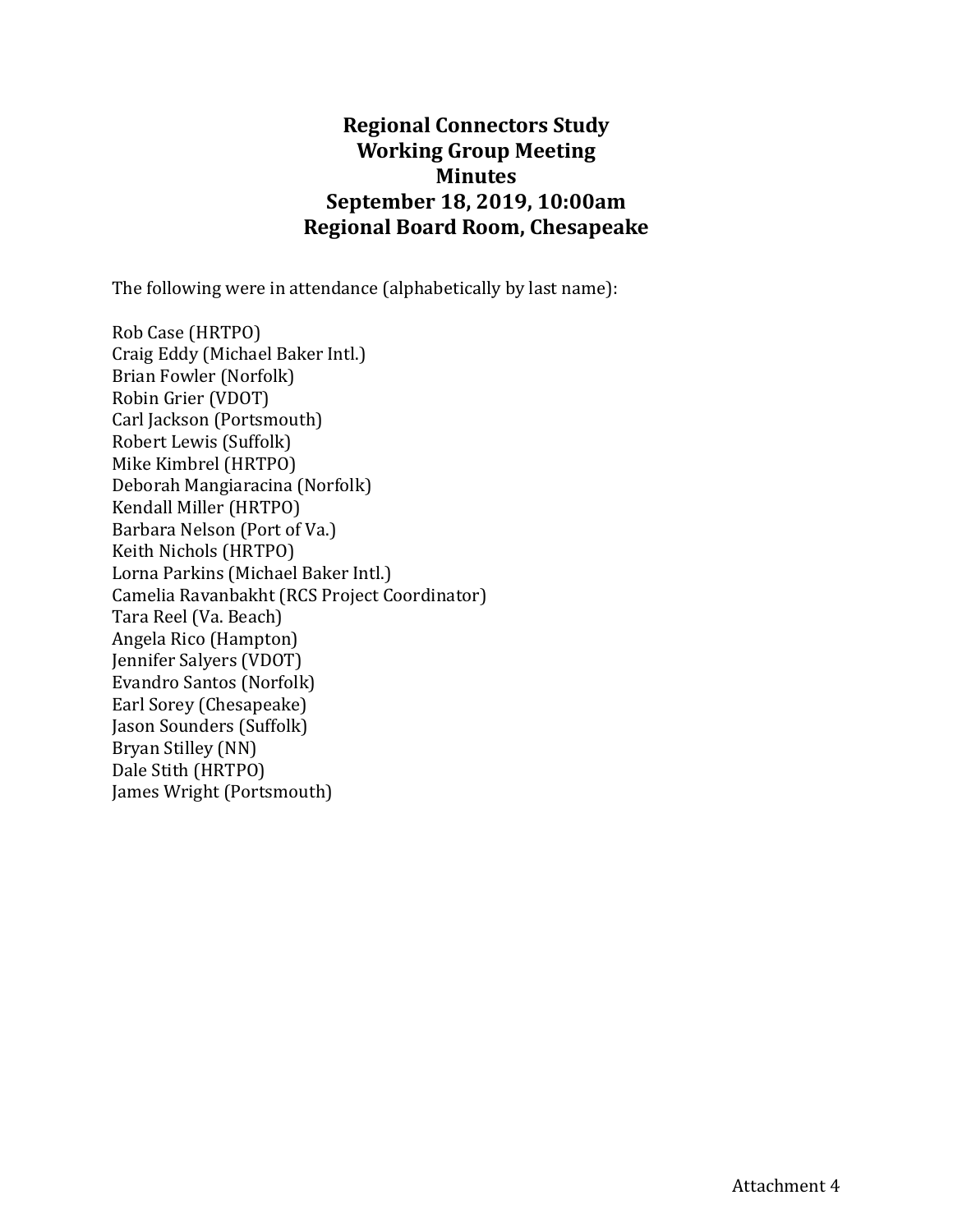### **1. Call to Order**

Bryan Stilley (Newport News) called the meeting to order at 9:10am.

#### **2. Welcome and Introductions**

Attendees introduced themselves around the table.

#### **3. Public Comment Period**

No public comments.

#### **4. Minutes**

The minutes of the June 13, 2019 meeting were approved.

#### **5. Phase 2 Update**

Lorna Parkins (MBI) presented slides concerning this matter.

Brian Fowler (Norfolk) asked to see the number of work trips generated under the Greater Growth scenario.

#### **6. Draft Phase 3 Scope of Work**

Craig Eddy (MBI) presented slides concerning this matter.

Bryan Stilley (Newport News, chair) led attendees in orally presenting/summarizing their written comments on the Phase 3 scope (by agency), included in the agenda package. Camelia Ravanbakht (Project Coordinator) asked the group whether or not they wanted the study to analyze benefits of un-permitable candidates. A discussion of how to determine permitability ensued. Based on the written comments by Mr. Fowler, Mr. Eddy proposed using Freeval software (instead of VISSIM) to analyze alternative projects. Mr. Stilley gave the working group an opportunity to object to this proposal, and the working group did not object. Mr. Eddy asked whether the study should be finished in one scope (Phase 3) or several. Ms. Ravanbakht said one scope.

#### **7. Meetings and Planned Activities**

- Tour of the Navy Fuel Depot: September 30, 2019, 9:30am
- Regional Economic Development Directors meeting: October 3, 2019, 9:00am
- HRPDC Planning Directors meeting: October 2019
- RCS Working Group meeting, October 10, 2019, 9:00am
- Tour and Presentation of the Proposed 4th Marine Terminal: TBD
- RCS Steering Committee meeting: November 5, 2019, 9:30am
- HRTAC meeting: December 12, 2019, 12:30pm
- HRTPO meeting: January 16, 2019, 10:30am